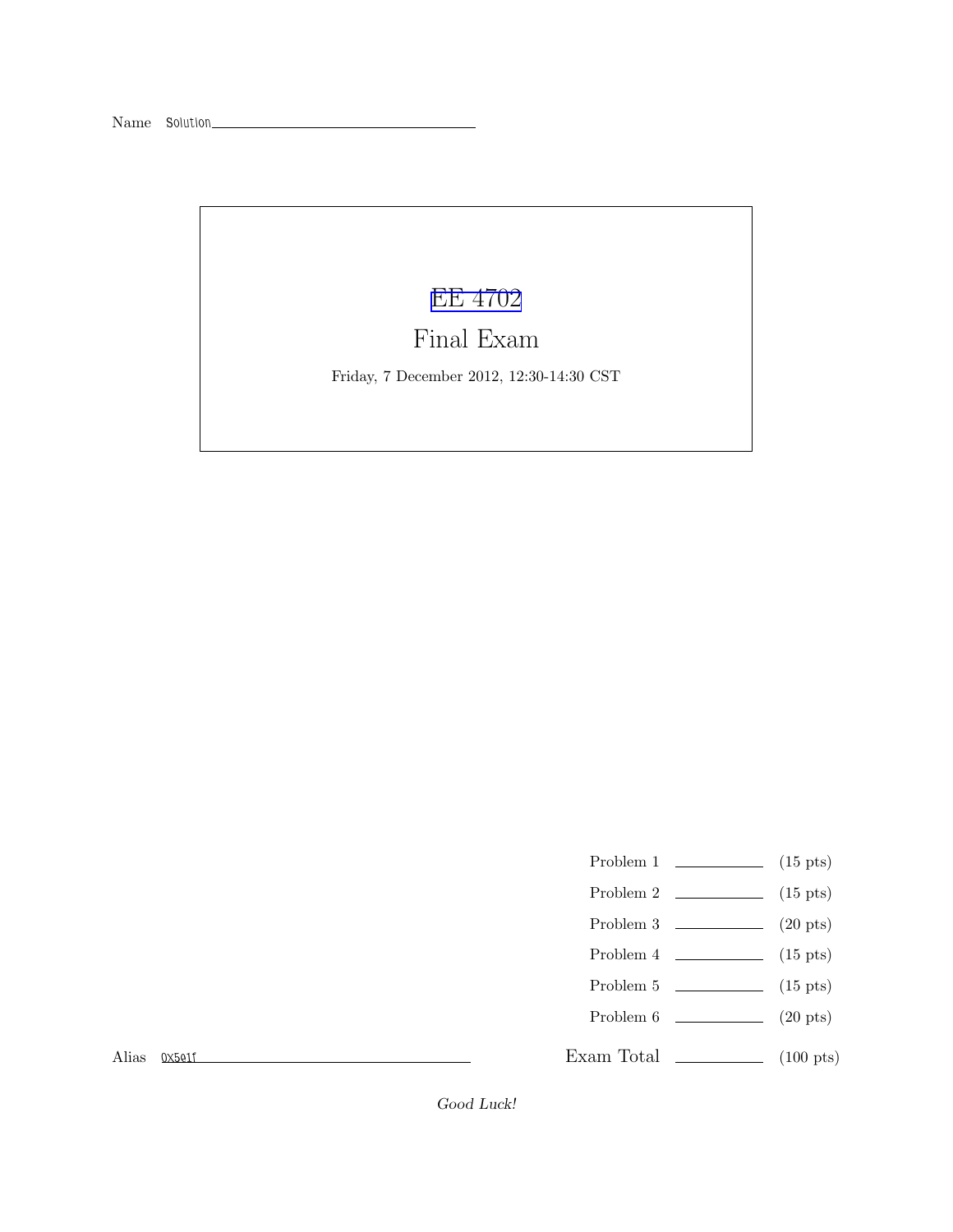Problem 1: [15 pts]The two code fragments below render the same set of triangles.

```
// Code Fragment A
 glBegin(GL_TRIANGLES);
 for ( int i=0; i<1000; i++ )
   {
     glColor3fv(lsu_spirit_gold); glVertex3fv(v0[i]);
     glColor3fv(lsu_spirit_gold); glVertex3fv(v1[i]);
     glColor3fv(lsu_spirit_gold); glVertex3fv(v2[i]);
   }
 glEnd();
// Code Fragment B
 glColor3fv(lsu_spirit_gold);
 glBegin(GL_TRIANGLE_STRIP);
 for ( int i=0; i< XXX; i++ )
     glVertex3fv(v[i]);
 glEnd();
```
(*a*) Compute the amount of data sent from CPU to GPU for each case. Use an appropriate value of XXX.

*For Fragment A:*

$$
1000 \times 3 \times 2 \times 3 \times 4 = 72000 \,\mathrm{B}
$$

*where the factors are: 1000 triangles, 3 vertices per triangle, two attributes (color and vertex coordinate), three components per attribute, four bytes per component.*

*For Fragment B, the color is sent once (not per vertex), the size is*  $3 \times 4 = 12$  bytes. If the same number of triangles are rendered then 1002 vertices need to be sent. The data size is  $12 + 1002 \times 3 \times 4 = 12036$  bytes.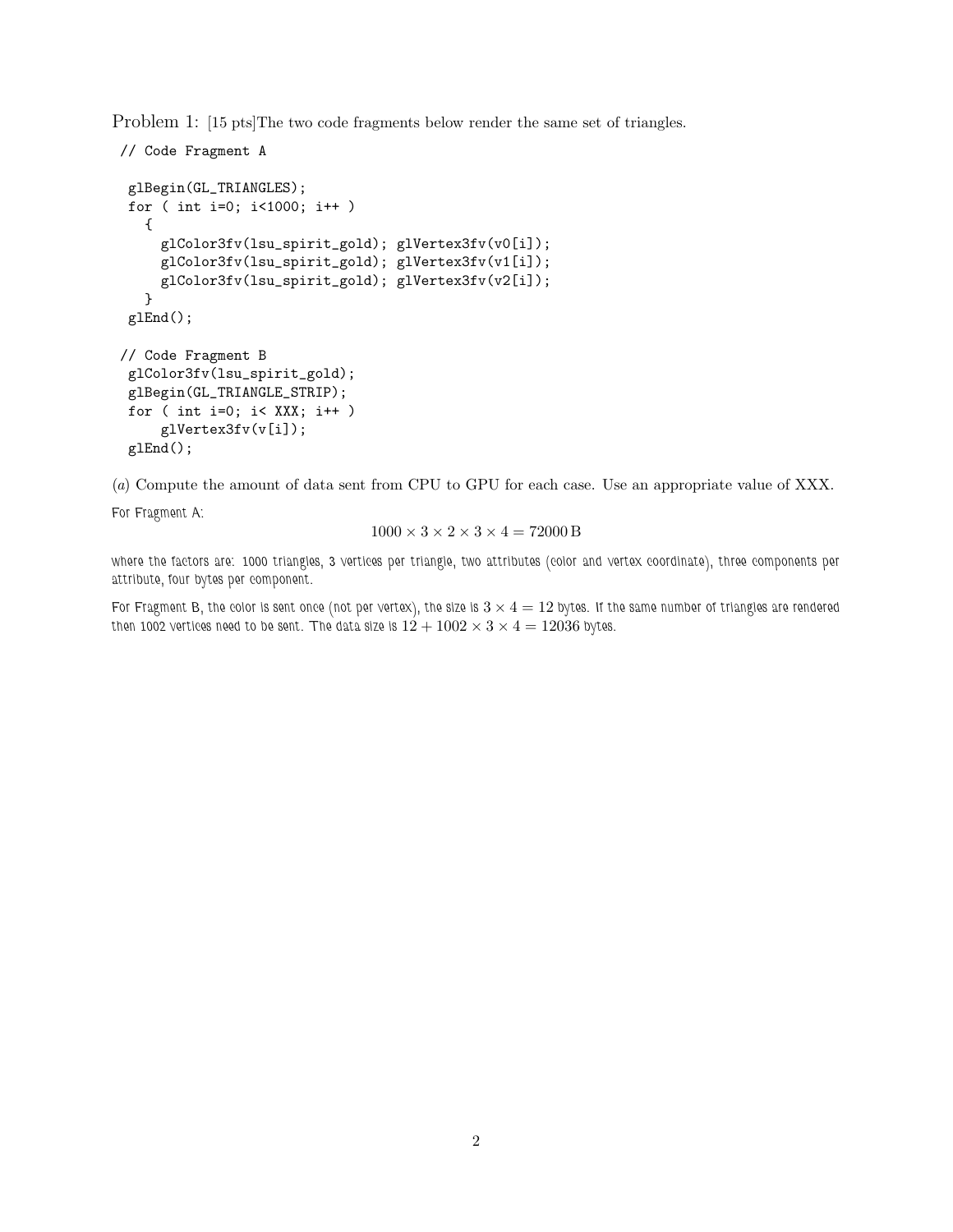Problem 2: [15 pts]Consider the declarations below which come from the vertex shader in the Homework 3 solution.

```
layout ( location = 2 ) uniform float wire_radius;
layout ( location = 3 ) uniform float theta;
layout ( location = 4 ) uniform vec2 texture_scale;
layout ( binding = 1 ) buffer Helix_Coord { vec4 helix_coord[]; };
layout ( location = 1 ) in ivec2 helix_index;
out vec3 normal_e;
uniform sampler2D tex_unit_0;
```
(*a*) What do the location numbers indicate in the uniform declarations?

*They are numbers by which the CPU identifies the respective uniform. The CPU uses these numbers when writing a value to a uniform.*

Shown below is CPU code to write a value into the **wire radius** uniform declared above (in shader code). It is the "2" which tells *OpenGL which uniform to deposit the value in. It has nothing to do with the names of the variables, wire radius on the GPU and wireRadius on the CPU.*

```
// CPU Code
glUniform1f( 2, wireRadius);
```
(*b*) How is a uniform typically used?

*It set once before a rendering pass and does not change. One can assume that changing a uniform value is relatively costly.*

(*c*) Explain what the in and out qualifiers used for helix\_index and normal\_e indicate.

*The* in *indicates that the variable is an input to the vertex shader. Its values are provided by the CPU using the* glVertexAttribX *command. Like colors, normals, and other attributes, a different value can be provided for each vertex. The* out *indicates that the variable is an output from the vertex shader, the vertex shader code must write the variable.*

(*d*) Why can't the declarations above be for a geometry shader? (That is, something won't work.) *Because the inputs to a geometry shader must be declared as arrays.*

(*e*) Why can't the declarations above be for a fragment shader? (That is, something won't work.) *Because fragment shaders don't have user-declared outputs.*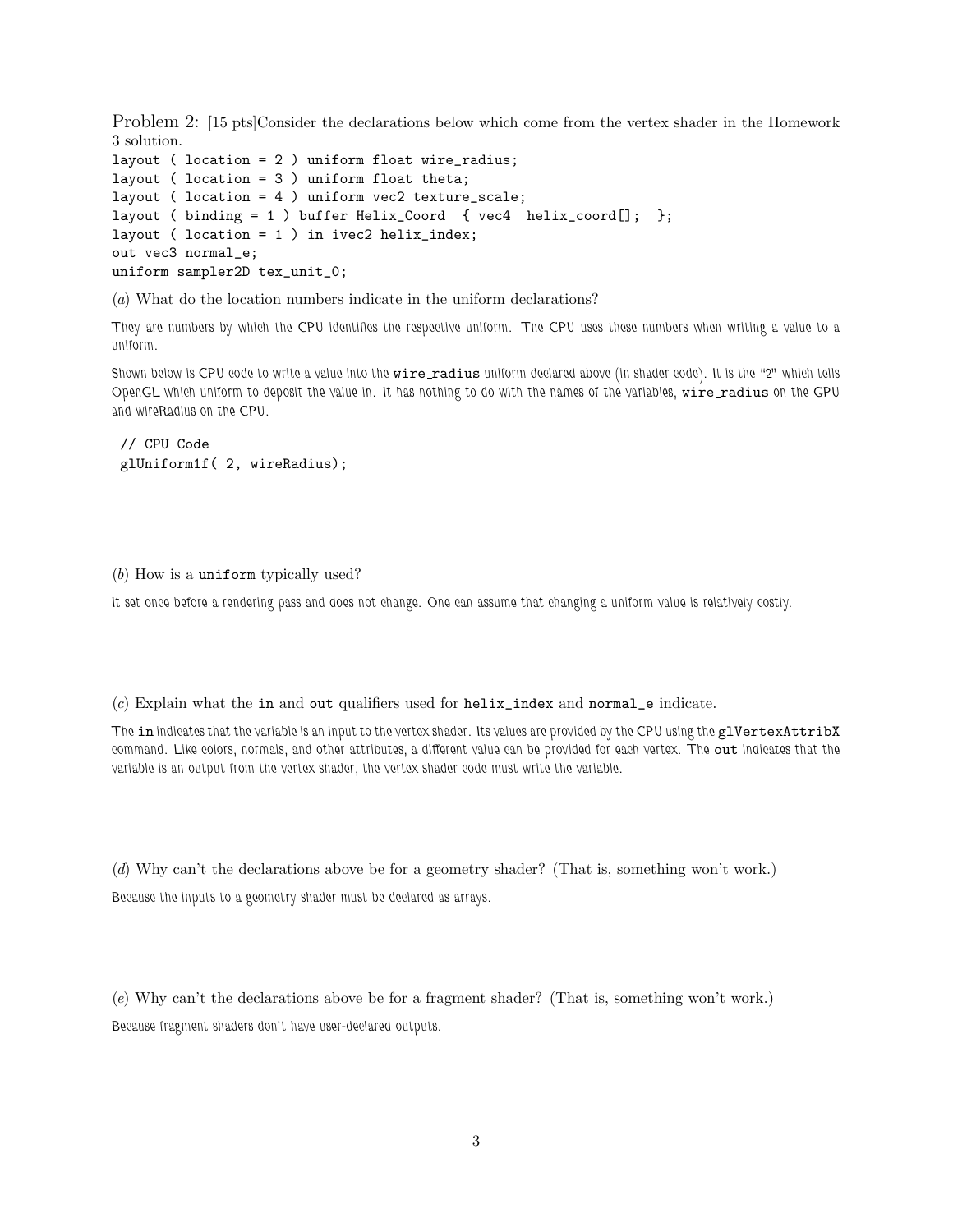Problem 3: [20 pts]The Homework 5 code simulated a spring, bringing to life the helix we were working with most of the semester. A combination of CPU and GPU code was used to compute the wire surface coordinates. Excerpts of the code appear below.

*Grading Note: This problem was based on code used in Homework 5, with which some familiarity was expected.*

```
Physics Simulation in CUDA computes helix_position and orientation, read to CPU.
              Wire_Segment* const ws = &wire_segments[i];
              ws->position = helix_position[i];
              ws->orientation = helix_orientation[i];
```

```
Computation on CPU:
         helix_coords[i] = ws->position;
          pMatrix_Rotation c_rot(ws->orientation); // Mult: 3 * 9 = 27
          helix_u[i] = c_{rot} * pVect(0,0,1);helix_v[i] = c_rot * pVect(0,1,0);
```

```
Computation on Vertex Shader
  vec3 vtx = helix_coord[hidx.x].xyz;
  float pi = 3.14159265;
  float theta = hidx.y * 2 * pi / 20;
  vec3 u = \text{helix_u}[ \text{hidx.x}].xyz;vec3 v = helix_v[hidx.x].xyz;
  vec3 normal = normalize(cos(theta) * u + sin(theta) * v);
  // Compute wire surface location by adding normal to helix coordinate.
  //
  vec4 vertex_o;
  vertex_o.xyz = helix_coord[hidx.x].xyz + wire_radius * normal;
  vertex_0.w = 1;
```
Computing the u and v vectors on the CPU requires about 18 multiplications. Consider the method used in the code above and two alternatives: computing these in CUDA or computing them in the vertex shader.

The values of hidx.x (position [index of wire segment] along the helix) vary from 0 to  $S - 1$  and the values of hidx.y (position around the cylinder of a wire segment) vary from 0 to  $M - 1$ .

(*a*) Compute the amount of data moving between CPU and GPU (in both directions) for the code shown.

*For the solution consider the arrays* helix position*,* helix orientation*,* helix u*,* helix v*, and* hidx*. Note that* helix coord *has the same data as* helix position*.*

*Let* S *denote the number of helix segments, this is the size of arrays* helix position*,* helix orientation*,* helix u*,* helix v*, and* helix position*. Let* W *denote the number of points on the wire surface (which surrounds the helix),* W *will be some multiple of* S*. Array* hidx *has* W *elements. The CUDA code is launched with a total of* S *threads (each computing one helix segment), the vertex shader is run on a rendering pass of* W *vertices.*

Array helix orientation *holds* quaternions, which are four-element vectors of floats. The size of an element of helix orientation *is* 4×4 = 16 *bytes. Each element of* hidx *is a two-element integer vector, the total size is 8 bytes. The other arrays hold 3-element FP vectors, of size 12 bytes.*

The data moving from GPU to CPU are the arrays helix position and helix orientation, the size is  $S(12+16) = 28S$ *bytes.*

*The CPU uses* helix orientation *to compute the* u *and* v *vectors, which it sends to the GPU. The CPU also prepares and sends the* hidx *array. The position array (renamed* helix coord*) is also sent. Notice that the orientation is not re-sent to the GPU.* The total size is  $(12 + 12 + 12)S + 8W = 36S + 8W$ .

(*b*) Compute the amount of data that would be moved if u and v were computed in CUDA.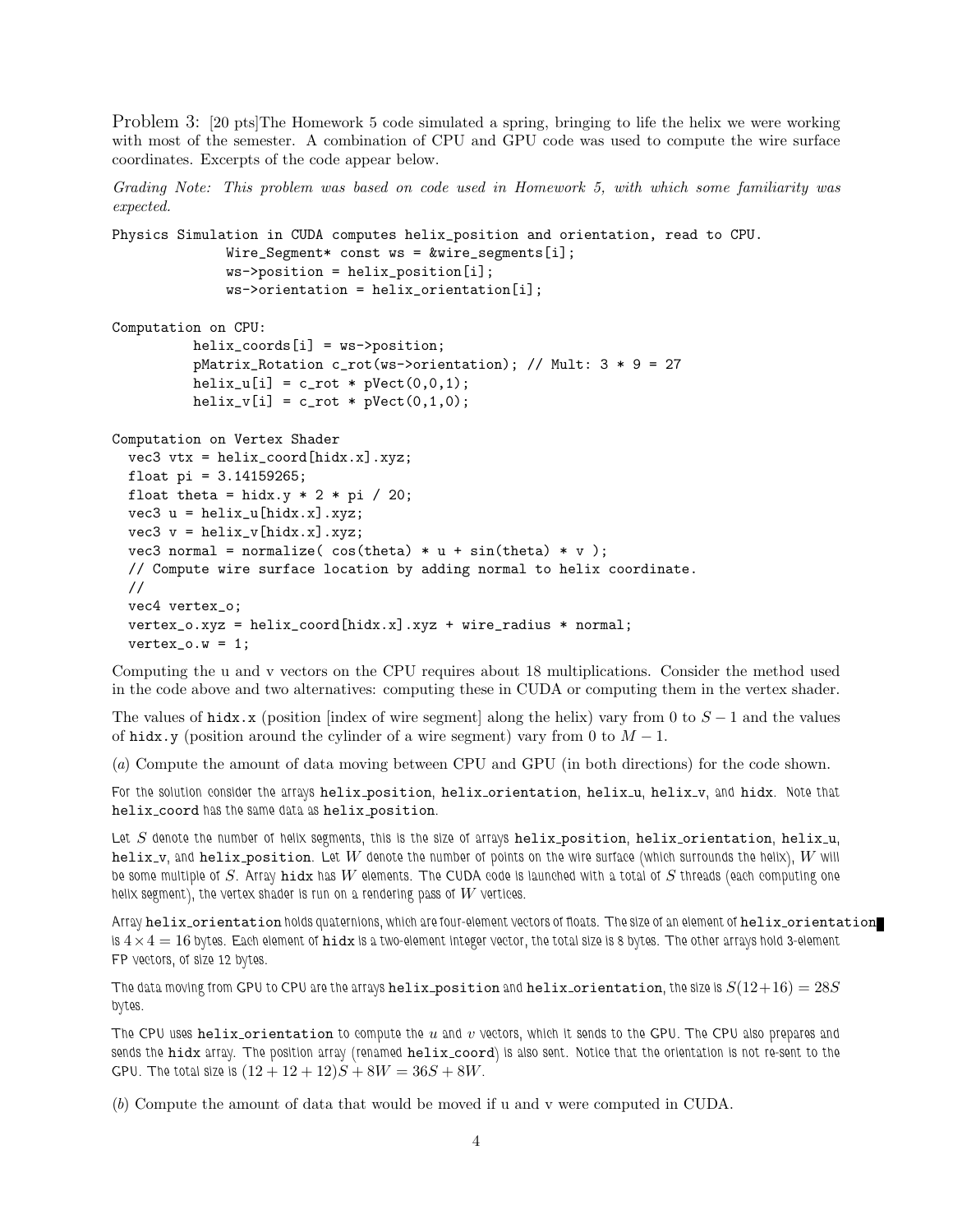*Assume that if* u *and* v *were computed in CUDA there would be no need to send the orientation to the CPU. In that case the data* sent from the CPU to the GPU would be  $\text{helix\_position}$  and the vectors:  $(12 + 12 + 12)S$  bytes, and increase of  $8S$  bytes. *Note that the GPU would be able to compute these quantities faster than the CPU, possibly offsetting the increased communication time.*

(*c*) Compute the amount of data that would be moved if u and v were computed in the vertex shader.

If u and v were computed in the vertex shader we would no longer need to send them from the CPU, but we would have to send the *orientation.* The data from CPU to GPU would be  $(12 + 16)S + 8W = 28S + 8W$ , a reduction of 8S bytes.

(*d*) Which option computes the same thing multiple times? Is there any benefit to this redundancy?

*Because the vertex shader is run* W *times each value of* u *and* v *will be computed* W/S *times, rather than once in the other variations. There will be a benefit if execution time were limited by the time needed to send data.*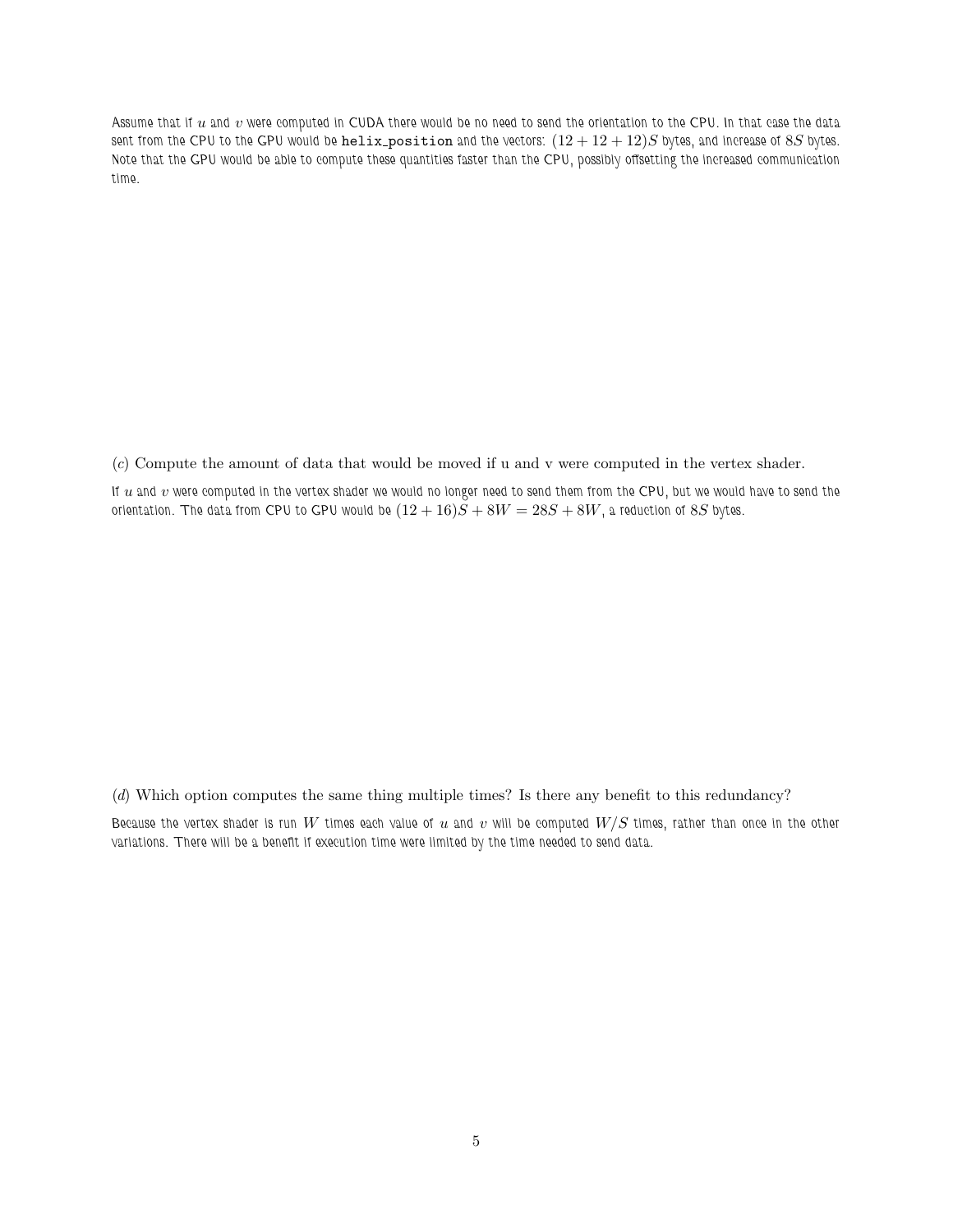Problem 4: [15 pts]A goal of Homework 2 was to use glDrawElements in place of glDrawArray. For our task of rendering a helix, glDrawElements reduces the number of vertices that need to be sent from CPU to GPU by a factor of 2.

(*a*) Explain why half the number of vertices are needed.

*The helix constructed in Homework 2 consists of multiple triangle strips. There are vertices in one triangle strips that are in the same position as vertices in an adjacent triangle strip. When using* glDrawArrays *such vertices need to be sent twice, one for each strip. The command* glDrawElements *avoids that by using vertex indices (position in an array). (See answer to next part.) This way a vertex can be specified any number of times. For the helix this reduces by half (over a triangle strip) the number of vertices sent.*

(*b*) When using glDrawElements what needs to be sent from CPU to GPU that was not needed with glDrawArray? How large is it in comparison to the vertex arrays?

*With* glDrawElements *one must send an array of vertices and an array of indices. It is the array of indices which is not needed using the simpler* glDrawArray *command.*

*A vertex consists of a coordinate and its attributes (such as the normal, a color, etc.). A coordinate typically consists of three floats, for a size of 12 bytes, a normal is another 12 bytes. Stopping there we have 24 bytes per vertex. An index is an integer, which might be 4 bytes, one sixth the size of a vertex.*

*Based on the way we used* glDrawElements *in Homework 2, two indices are used per unique vertex, so the index sizes would be one third the vertex size.*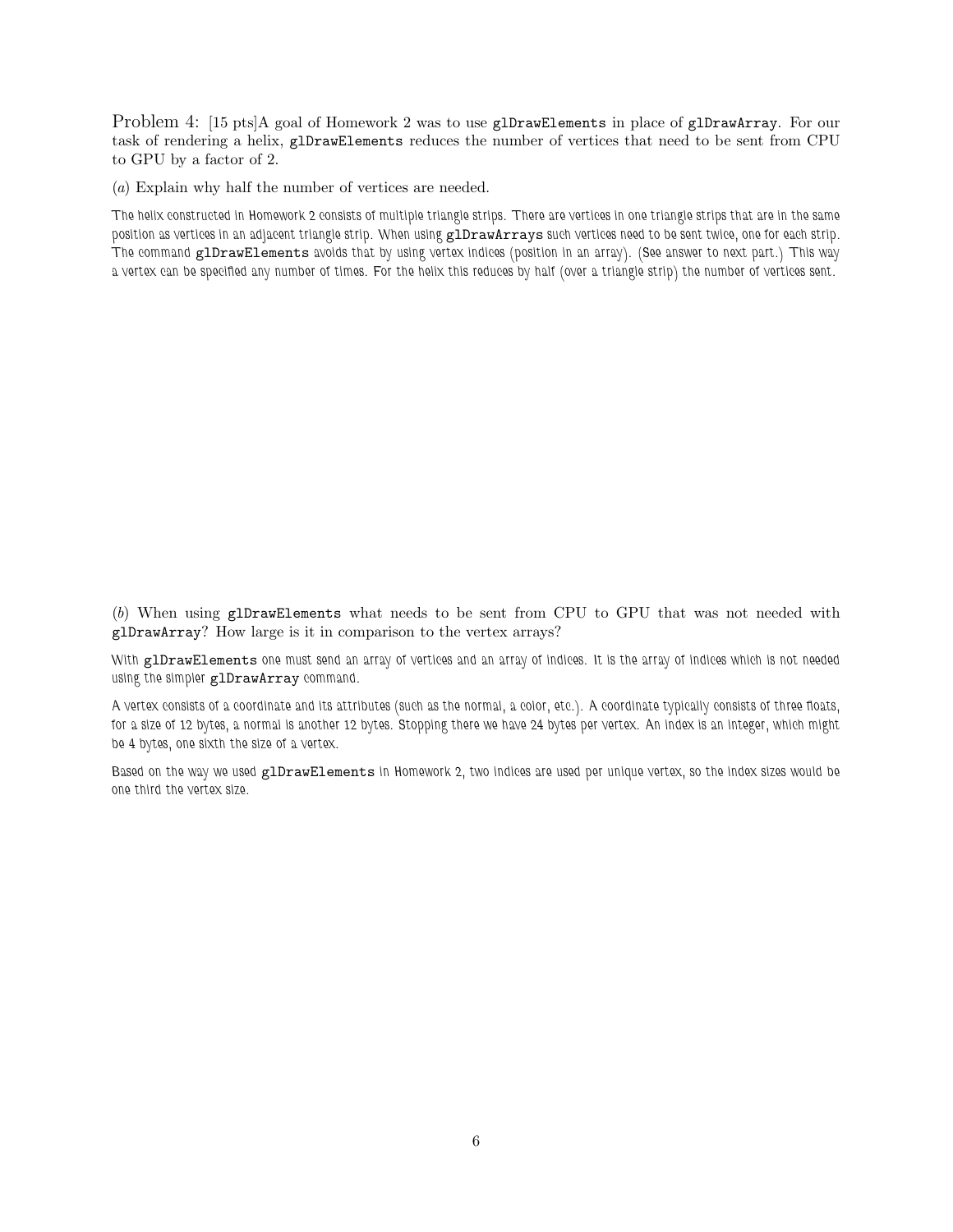Problem 5: [15 pts]Answer the following questions abut coordinate spaces. For the transformations use  $T_{\vec{v}}$  to indicate a translation transformation and  $R_{\vec{u}\to\vec{v}}$  indicate a rotation transform that rotates  $\vec{u}$  to  $\vec{v}$ .

(*a*) Let  $P_o$  be a coordinate in object space coordinates, let E be the location of the eye and  $\vec{v}$  be a normal to the projection surface. Show how to transform  $P_o$  into an eye-space coordinate.

*In eye space the eye is at the origin and the projection surface normal points in the* −z direction. (The projection surface can be *thought of as the computer monitor that the eye is looking at [or the plane in which the monitor's screen resides].)*

First translate (move)  $E$  to the origin, that is done by  $T_{\vec{E0}}$ , where  $\vec{E0}$  is a vector from  $E$  to the origin. Next rotate the space so the  $p$ rojection surface normal, use  $R_{\vec{v}\to (0,0,-1)}$ . The transformation matrix is the product  $R_{\vec{v}\to (0,0,-1)}T_{\vec{E}0}$ , note that translation is on the right (and so is performed first). The transformed coordinate is  $R_{\vec{v}\to (0,0,-1)}T_{\vec{E0}}P_0.$ 

(b) Let  $P$  be a point in clip space. How can we determine if  $P$  is in the view volume?

*In clip space the view volume is a cube centered on the origin, aligned with the axes, and with edges of length 2. The cube vertices are therefore at*  $(\pm 1, \pm 1, \pm 1)$ . Let  $P=(x, y, z)$ . It is in the view volume if  $|x|\leq 1$ ,  $|y|\leq 1$ , and  $|z|\leq 1$ . If  $P$  is homogeneous *there is no need to homogenize. Let*  $P = (x, y, z, w)$ *; it is in the clip space if*  $|x| \leq w$ ,  $|y| \leq w$ , and  $|z| \leq w$ .

(*c*) Suppose we are rendering to a window of size  $1000 \times 1000$  pixels. Let  $P_c = (0.5, 0.5, 0.5)$  be a coordinate in clip space.

Provide an example of clip space coordinate  $P_d \neq P_c$  that is likely to be in the same pixel as  $P_c$ .

In clip space x ranges from -1 to +1, and that spans 1000 pixels. So in clip space the distance between adjacent pixels in the x direction *is*  $2/1000 = .002$ . A coordinate likely in the same pixel can be obtained by moving less than 0.002:  $P_d = (0.501, 0.5, 0.5)$ .

Provide an example of clip space coordinate that is in a pixel close to  $P_c$ .

*Move a distance* .002 in clip space:  $P_d = (0.502, 0.5, 0.5)$ .